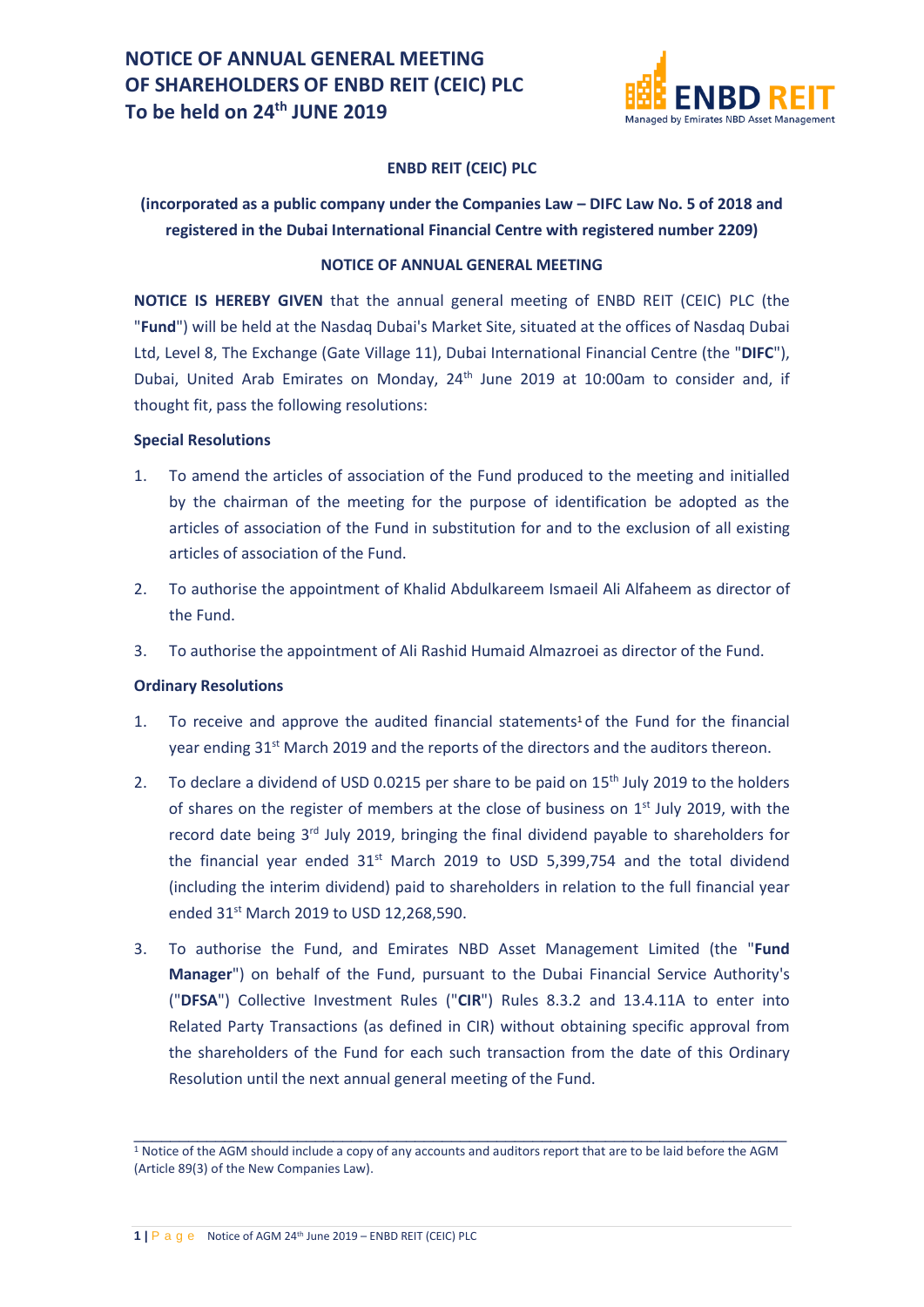

- 4. To generally and unconditionally authorise the Fund to make one or more market purchases of its ordinary shares on such terms and in such manner as the directors of the Fund or the Fund Manager may from time to time determine, provided that:
	- 4.1 the number of ordinary shares which may be purchased in any given period and the price which may be paid for such ordinary shares shall be in accordance with the Fund's articles of association, the rules of the DFSA and Nasdaq Dubai and applicable law and any conditions or restrictions imposed by the DFSA and applicable law; and
	- 4.2 the authority conferred by this Ordinary Resolution shall, unless previously revoked, varied or renewed, expire on the conclusion of the next annual general meeting of the Fund after the date of the passing of this Ordinary Resolution save that the Fund may make a contract to purchase ordinary shares under this authority before the expiry of this authority which will or may be executed wholly or partly after the expiry of the authority and may make a purchase of ordinary shares in pursuance of any such contract as if such authority has not expired.
- 5. To re-appoint Tariq Abdulqader Ibrahim Abdulqader Bin Hendi as director of the Fund.
- 6. To re-appoint Mark Edward John Creasey as director of the Fund.
- 7. To re-appoint Khalid Abdulkareem Ismaeil Ali Faheem, Sophie Anita Llewellyn and Christopher Brian Seymour as members of the Investment Committee of the Fund until the conclusion of the next annual general meeting of the Fund.
- 8. To appoint Deloitte & Touche (M.E.) as the auditor of the Fund to hold office until the conclusion of the next general meeting of the Fund and authorise the board of directors of the Fund (or a committee thereof) to agree the remuneration of the auditors of the Fund.

By order of the Board of Directors, 28<sup>th</sup> May 2019

Tariq Bin Hendi Director and Chairman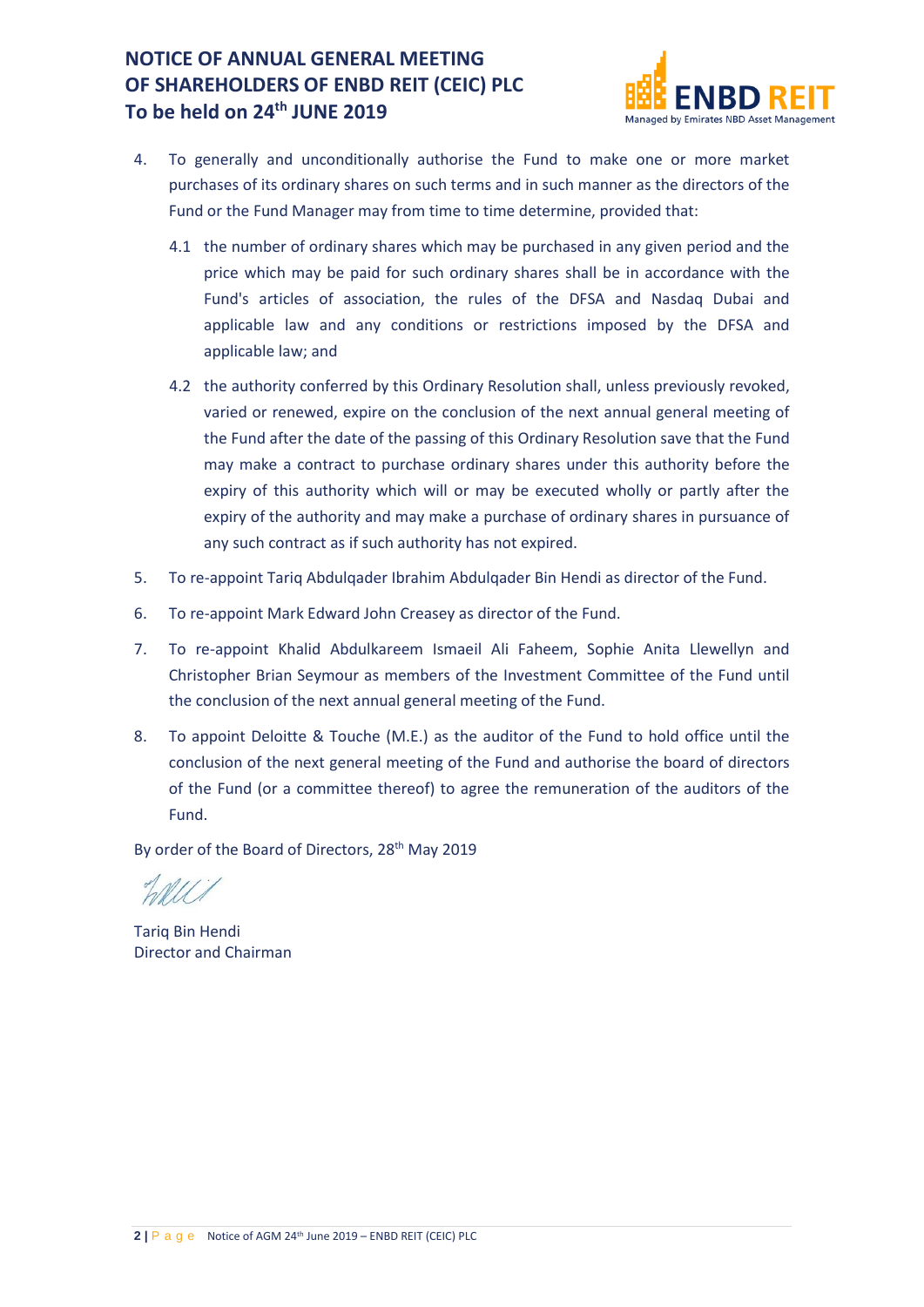

#### **GENERAL NOTES**

#### **1) RIGHT TO ATTEND AND VOTE AT THE ANNUAL GENERAL MEETING**

Only those shareholders registered in the register of shareholders of the Fund at 10:00am on Wednesday,  $12<sup>th</sup>$  June 2019 shall be entitled to attend and / or vote at the meeting or any adjournment thereof, in respect of the number of shares registered in their name at that time.

In each case, changes to the register of shareholders after such time shall be disregarded in determining the rights of any person to attend or vote at the annual general meeting.

**If your shares are held by a third party (e.g. Emirates NBD PJSC, Emirates NBD PJSC – Private Office, Emirates NBD Asset Management Ltd or Emirates Islamic) as nominee ("Nominee"), you are not entitled to attend and/or vote at the meeting or any adjournment thereof unless you follow the instructions in paragraphs 2(b) and 3b) / 3c) below.**

#### **2) DOCUMENTS HANDLING**

For the handling of the documents, your broker or custodian is referred to as "your Document Agent". Your Document Agent is as follows:

- a) If you have a NIN account<sup>2</sup>, all documents should be sent to your broker or custodian OR the Company Secretary, Apex Fund Services (Dubai) Ltd, currently represented by Jean Kenny Labutte at [enbdreit@apexfunddubai.ae.](mailto:enbdreit@apexfunddubai.ae)
- **b)** If you hold shares via a nominee arrangement with **Emirates NBD PJSC, Emirates NBD PJSC – Private Office, Emirates NBD Asset Management Ltd or Emirates Islamic**, all documents should be sent to [ENBDREITAGM@emiratesnbd.com.](mailto:ENBDREITAGM@emiratesnbd.com)
- **c)** If you hold shares via a nominee arrangement other than with **Emirates NBD PJSC, Emirates NBD PJSC – Private Office, Emirates NBD Asset Management Ltd or Emirates Islamic**, all documents should be sent to your Nominee.

### **3) ATTENDANCE IN PERSON**

**a) Direct shareholders (i.e. persons with a NIN account)**

If you would like to attend the annual general meeting in person, please complete the "Attendance at the Annual General Meeting" Section B of the Voting and Proxy Form (the "**FORM**") and return it signed and dated to your Document Agent (*refer to Section 2 - Documents Handling*).

The FORM must be submitted by no later than the date required by your Document Agent or 10:00am on Monday, 17<sup>th</sup> June 2019 (whichever is earlier).

In order to enable smooth registration at the annual general meeting, you will need to provide valid proof of identification in the form of photo identification (e.g. passport or Emirates ID) at the registration desk.

Please note that you will not be able to vote in person at the annual general meeting if you have not registered for attendance as outlined above.

### **b) Persons whose shares are held by a nominee arrangement with Emirates NBD PJSC, Emirates NBD PJSC – Private Office, Emirates NBD Asset Management Ltd, Emirates Islamic or with another Nominee**

 $\_$  , and the set of the set of the set of the set of the set of the set of the set of the set of the set of the set of the set of the set of the set of the set of the set of the set of the set of the set of the set of th <sup>2</sup> A NIN account is an account set up for shareholders directly with the Nasdaq Dubai Central Securities Depository (CSD)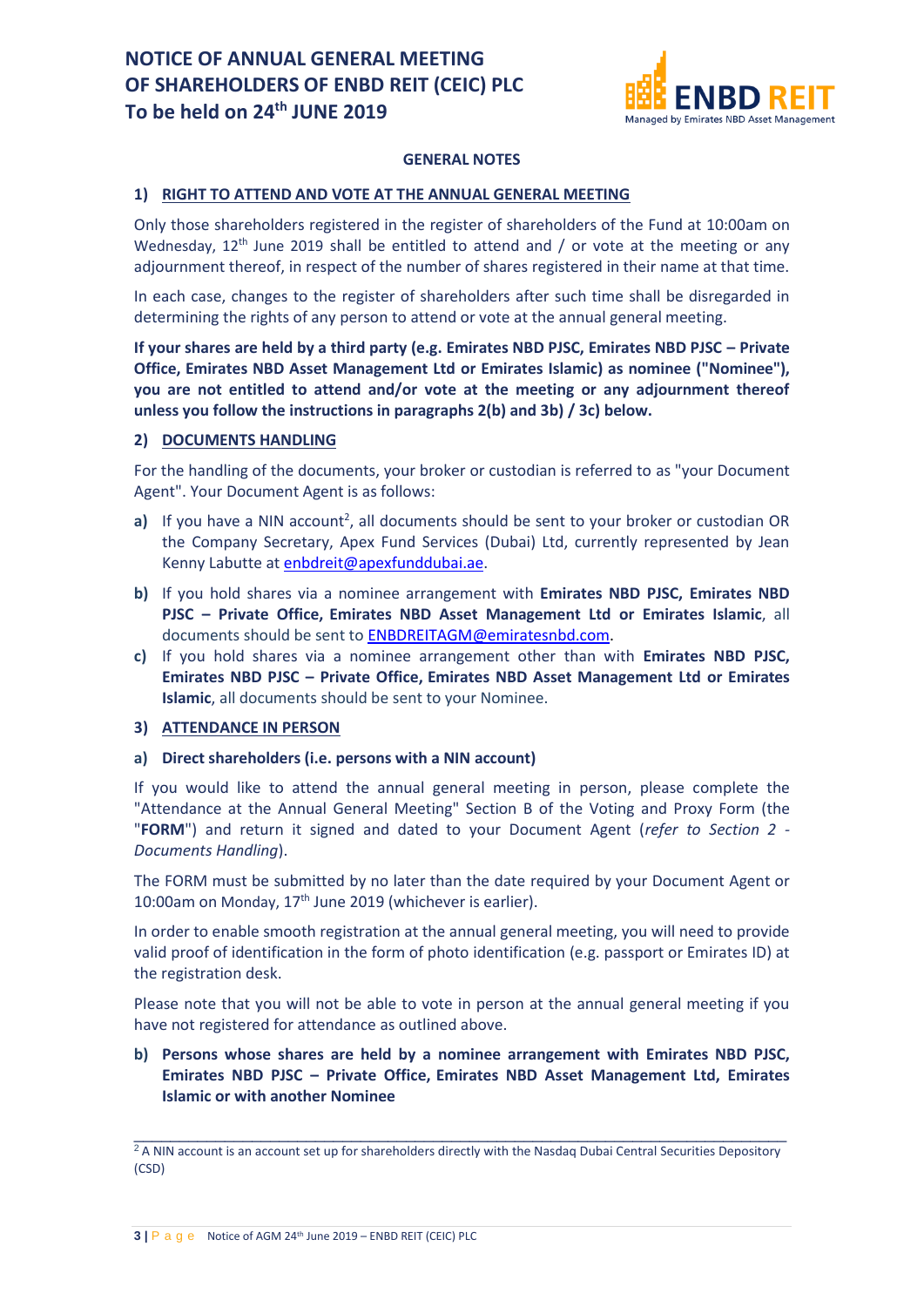

If your shares are held by one of the abovementioned Nominees, please note that the Nominee will vote in favour of all proposed resolutions unless you attend the meeting in person or provide alternative voting instructions to the Nominee by completing "Voting Instructions" Section D of the FORM. In order to attend the meeting in person, please complete "Attendance at the Annual General Meeting" Section B of the FORM. You will then receive further instructions by separate communication from your Nominee.

The FORM must be submitted by no later than the date required by your Document Agent or 10:00am on Monday,  $17<sup>th</sup>$  June 2019 (whichever is earlier).

**4) PROXY APPOINTMENT** (this Section applies to persons with a NIN account only)

Any shareholder entitled to attend and vote at the annual general meeting may appoint one or more proxies to exercise all or any of the rights of the shareholder to attend, speak and vote on their behalf at the annual general meeting. A proxy need not be a shareholder of the Fund.

If you would like to vote without attending the annual general meeting in person, please complete the "Proxy" Section C of the FORM and return it signed and dated to your Document Agent (*refer to Section 2 - Documents Handling*), as soon as possible but no later than the date required by your Document Agent or 10:00am on Monday,  $17<sup>th</sup>$  June 2019 (whichever is earlier).

If you would like to vote without attending the annual general meeting in person, you may submit the voting instructions set out in "Voting Instructions" Section D of the FORM indicating your vote on each resolution.

To be effective, "Proxy" Section C of the FORM must be received together with the power of attorney or other authority (if any) under which it is signed or a duly certified copy of such power or authority. Completion and return of the FORM will not prevent a shareholder from attending in person and voting at the annual general meeting provided you have subsequently changed your instruction to register your attendance at the meeting in person in the manner specified above.

Any corporation which is a shareholder may, by resolution of its directors or other governing body, authorise a person(s) to act as its representative(s) at the annual general meeting. The Fund (or any person acting on its behalf) may require any representative of a corporation to produce a certified copy of the resolution authorising him to act as such or other satisfactory evidence of his authority before permitting him to exercise his powers.

#### **5) AVAILABILITY OF DOCUMENTS**

A copy of this notice, the FORM and all other documents referenced in this notice can be found on the Fund's website a[t http://www.enbdreit.com/reit/investor-relations.](http://www.enbdreit.com/reit/investor-relations)

#### **6) NOTICE OF ADJOURNED MEETING**

In the event that the meeting fails to reach the required legal quorum, the meeting will be adjourned to 10:00am on Thursday, 4<sup>th</sup> July 2019<sup>3</sup> at the Nasdaq Dubai's Market Site.

### **7) ASSISTANCE**

 $\_$  , and the set of the set of the set of the set of the set of the set of the set of the set of the set of the set of the set of the set of the set of the set of the set of the set of the set of the set of the set of th

<sup>3</sup> No earlier than seven clear days following the date of the AGM at the time and place as the Chairman of the meeting may determine pursuant to article 35 of the Fund's articles.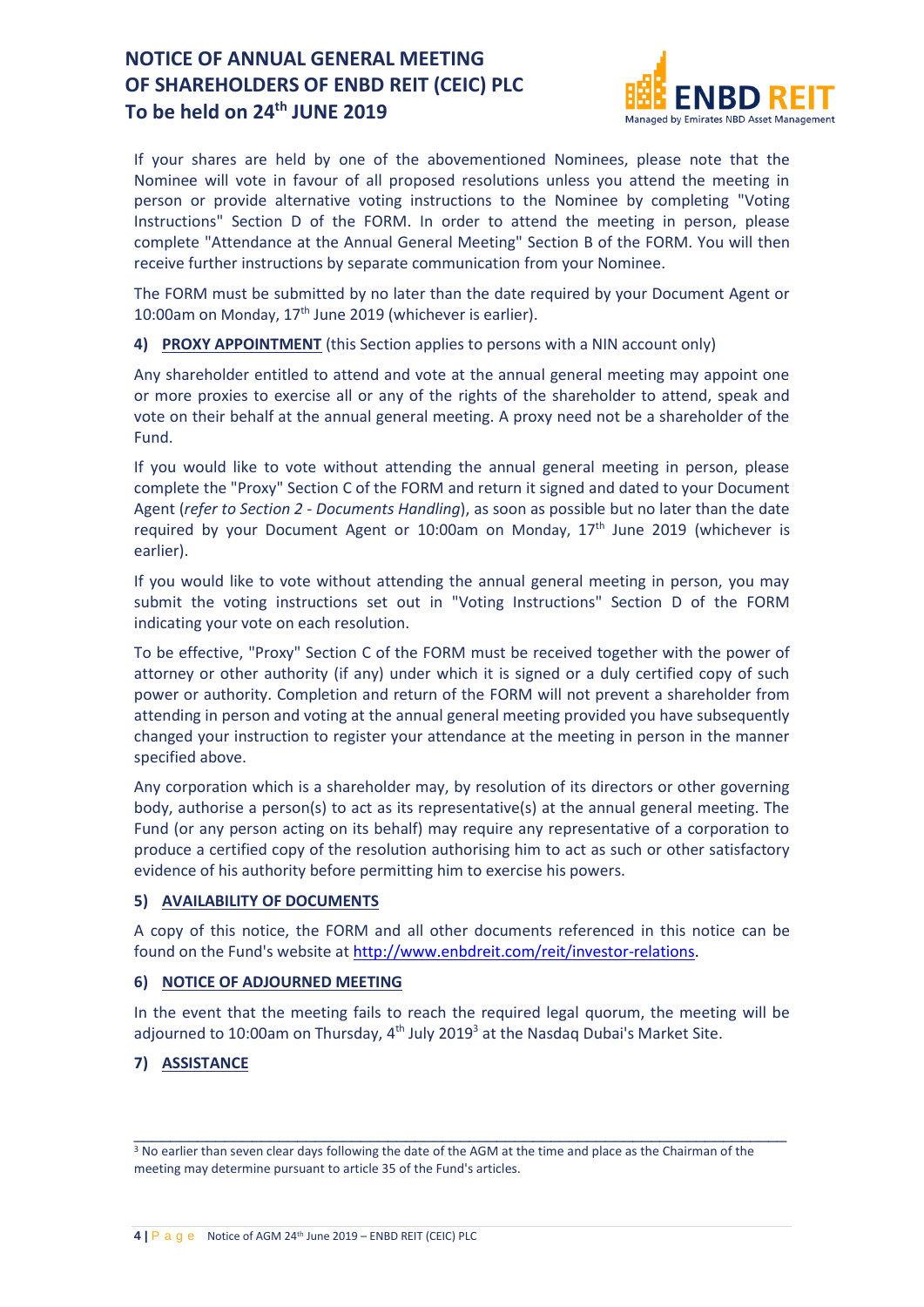

If you have any special access requirements or other needs, please contact the Company Secretary, Apex Fund Services (Dubai) Ltd, currently represented by Jean Kenny Labutte, and we will be pleased to provide appropriate help.

Email: [enbdreit@apexfunddubai.ae](mailto:enbdreit@apexfunddubai.ae) Tel: +971 4 428 9221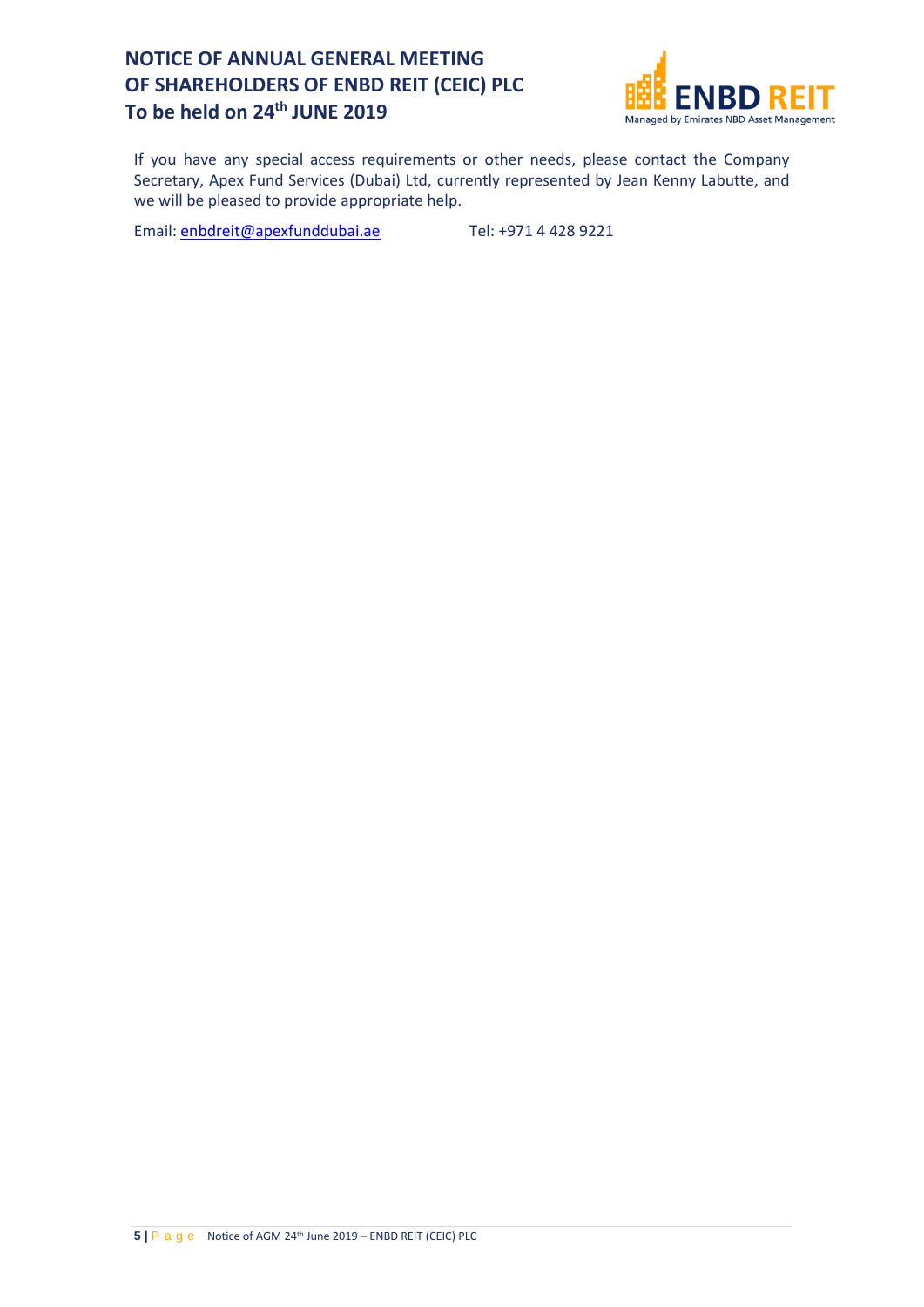

#### **EXPLANATORY NOTES**

The notes below give an explanation of the resolutions that will be proposed at the annual general meeting.

#### **Special Resolution 1 – Amendment of the articles of association**

On 12 November 2018, the DIFC enacted a suite of new laws and regulations, including the new DIFC Companies Law (DIFC Law No. 5 of 2018) (the "**New Companies Law**"), the Operating Law (DIFC Law No. 7 of 2018) (the "**Operating Law**") and the DIFC Companies Regulations 2018 (the "**DIFC Regulations**"). The New Companies Law and the Operating Law have repealed and replaced the Companies Law (DIFC Law No. 2 of 2009).

On 16 December 2018, the DIFC had updated the Fund's status from a company limited by shares to a public company and, as a consequence of this change, the Fund's name was changed from "ENBD REIT (CEIC) Limited" to "ENBD REIT (CEIC) PLC". This change was effected automatically by operation of law in accordance with Article 10.5.1 of the DIFC Regulations.

Article 10.5.2 of the DIFC Regulations provides that any company which is registered as a public company pursuant to Article 10.5.1 must amend its articles of association so that they are consistent with the requirements of the New Companies Law within 12 months from the date on which the New Companies Law came into force (i.e. by 11 November 2019).

Special Resolution 1 proposed the amendment of the articles of association of the Fund in order to: (i) comply with the requirements of the New Companies Law; (ii) reflect the change of the par value of the shares in the Fund from zero par value to par value of USD 0.80 each share; and (iii) reflect the changes to the process for replacing the manager of the Fund from requiring an "Extraordinary Resolution" to requiring "Extraordinary Resolution" or "Ordinary Resolution" provided that the outgoing manager of the Fund has provided a written consent. A comparison showing the proposed changes to the articles of association of the Fund will be available on the Fund's investor relations website (http://www.enbdreit.com/reit/investorrelations/) from the date of this notice.

#### **Special Resolutions 2 and 3 – Appointment of directors**

The board of directors' of the Fund role is to be responsible for promoting the success of the Fund by directing and supervising the Fund's affairs.

On 10<sup>th</sup> December 2018 and 25<sup>th</sup> December 2018, the board of directors of the Fund appointed Khalid Abdulkareem Ismaeil Ali Alfaheem and Ali Rashid Humaid Almazroei, respectively, as directors of the Fund. Pursuant to article 59 of the articles of association of the Fund such appointment has to be confirmed by special resolution of the shareholders of the Fund at the Fund's next general meeting.

#### **Ordinary Resolution 1 – Final Report and Accounts**

Pursuant to article 103(4)(c) of the New Companies Law "w*ithin 6 months after the end of the financial year, the accounts for that year shall be, in respect of a Public Company, laid before a General Meeting, together with a copy of the auditor's report and Directors' report, for discussion and, if thought fit, approval by the Shareholders.*"

This provides the shareholders with an opportunity to discuss the performance of the Fund during the year, its management and prospects for the future. The Fund shall file the accounts and auditor's report with the DIFC Registrar of Companies within 7 days after the annual general meeting.

#### **Ordinary Resolution 2 – Dividend**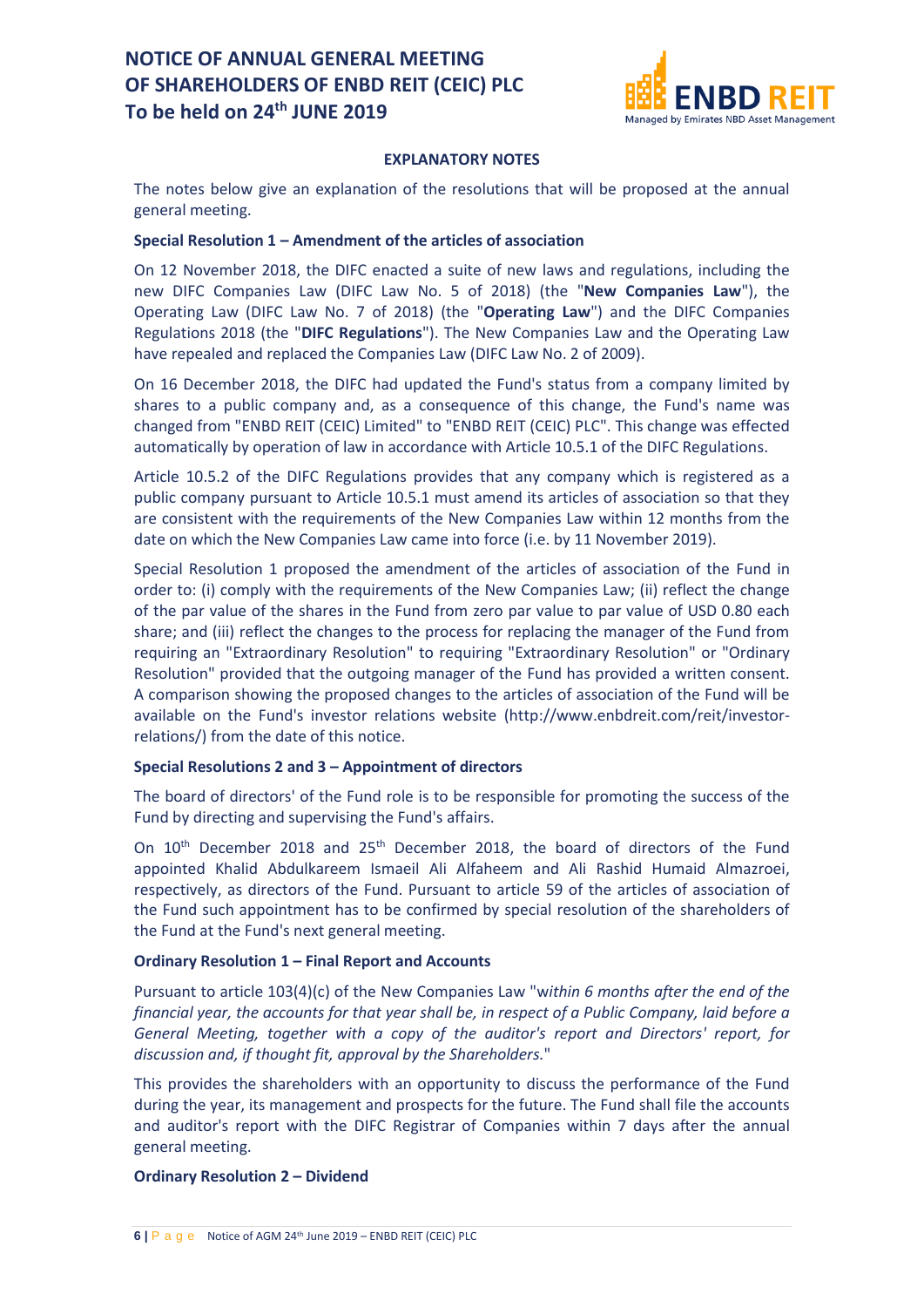

Following calculations of the Fund Manager, the Fund's directors recommended a dividend of USD 5,399,754 for the financial year ended  $31<sup>st</sup>$  March 2019. Shareholders, subject to approval, will receive a payment of USD 0.0215 per share on 15<sup>th</sup> July 2019.

#### **Ordinary Resolution 3 – Pre-approval of Related Party Transactions**

Rules 8.3.2 and 13.4.11A of the Collective Investment Rules ("**CIR**") set out various requirements as regards transactions with Related Parties (as defined in the CIR) which includes a requirement for approval by an ordinary resolution of a proposed transaction with a Related Party when the total consideration or value of the investment opportunity is 5% or more of the most recent net asset value as disclosed in the latest published audited accounts of the Fund. Ordinary Resolution 3 authorises the Fund, and the Fund Manager on behalf of the Fund, to enter into Related Party Transactions (as defined in CIR) without obtaining specific approval from the shareholders of the Fund for each such transaction from the date of this Ordinary Resolution until the next annual general meeting of the Fund.

#### **Ordinary Resolution 4 – Purchase of Own Shares**

The Fund seeks approval to purchase a limited number of its shares. The Fund's purchase of its own shares is subject to the prior written approval of the DFSA. The DFSA may impose restrictions and conditions on the Fund's purchase of its own shares.

Following DFSA approval, the board of directors or the Fund Manager would exercise the right to purchase the shares only in circumstances and on such terms that the directors and/or the Fund Manager believes to be in the best interest of the shareholders.

#### **Ordinary Resolutions 5 and 6 – Board of Directors**

Tariq Bin Hendi and Mark Creasey were appointed as directors of the Fund on  $1<sup>st</sup>$  March 2017. Pursuant to the previous resolutions of the Fund appointing each of them as directors, the continuation of each director's appointment is subject to reappointment by the shareholders of the Fund at the Fund's next general meeting. Additionally, for information only, 20<sup>th</sup> December 2018, David Jonathan Marshall resigned as a director of the Fund.

#### **Ordinary Resolution 7 – Investment Committee**

The Investment Committee's role is to review investment opportunities of the Fund. No direct real estate investment may be made by the Fund without the prior approval of the Investment Committee.

The appointment of the members of the Investment Committee commenced on 19<sup>th</sup> March 2017 and, unless terminated earlier in accordance with the terms of their letters of appointment, was expressed to continue for an initial term expiring at the conclusion of the next annual general meeting of the Fund. Ordinary Resolution 7 appoints each member of the Investment Committee for a further term expiring on the conclusion of the next annual general meeting of the Fund.

#### **Ordinary Resolution 8 – Auditor**

The Fund is required by law to appoint or re-appoint its auditor at each annual general meeting such appointment to run from the conclusion of that meeting to the conclusion of the next annual general meeting. Ordinary Resolution 8 proposes the appointment of Deloitte & Touche (M.E.) as auditor of the Fund to hold office until the conclusion of the next annual general meeting and authorization of the board of directors of the Fund (or a committee thereof) to agree the remuneration of such auditors of the Fund.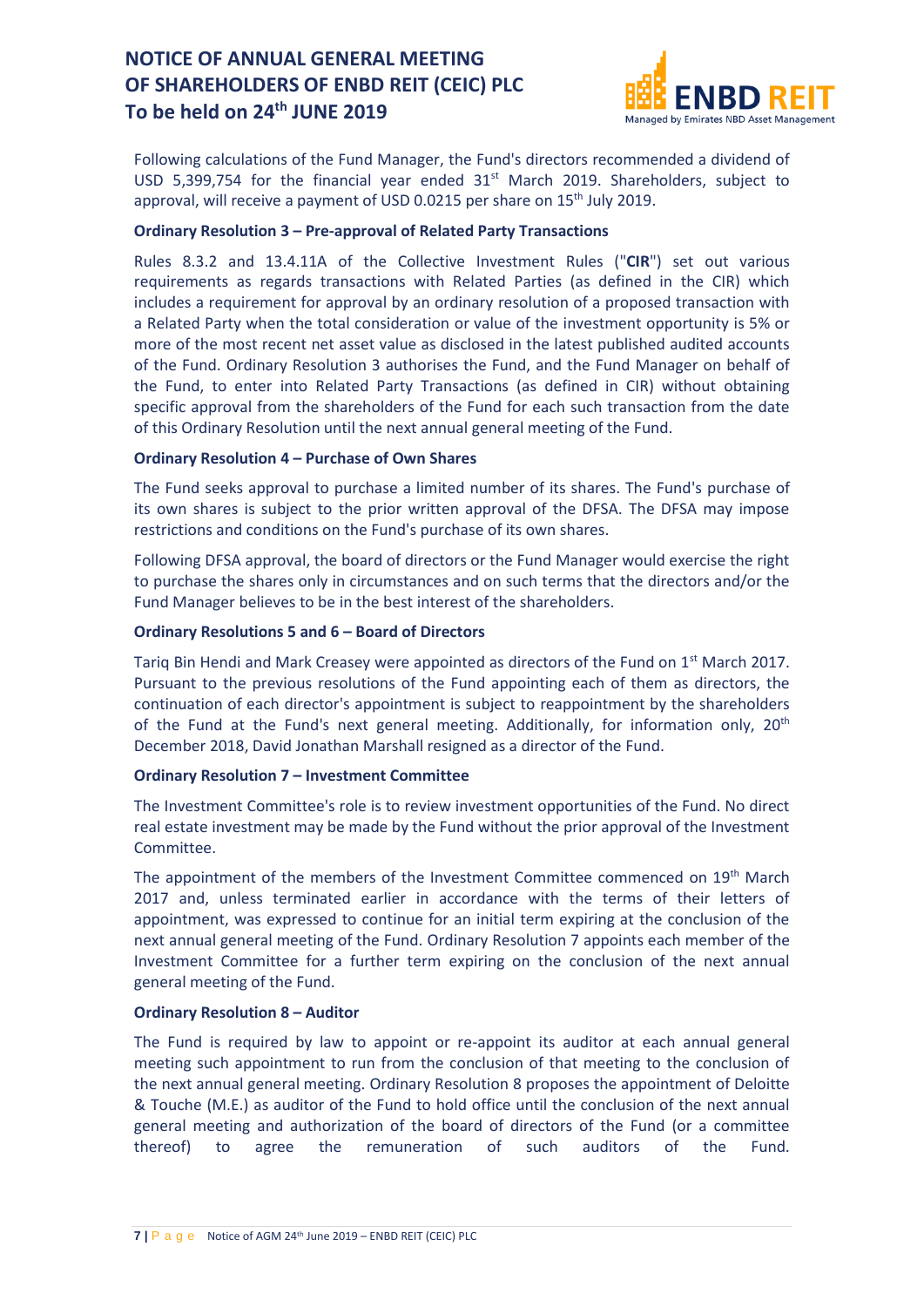

Return this form **SIGNED AND DATED** to your broker, custodian or nominee (as applicable) by **10:00am** on **Monday, 17th June 2019**.

This form is for use by shareholders of ENBD REIT (CEIC) PLC (the "**Fund**") in connection with the Annual General Meeting of the shareholders of the Fund to be held at 10:00am on Monday, 24th June 2019 at the Nasdaq Dubai's Market Site, situated at the offices of Nasdaq Dubai Ltd, Level 8, The Exchange (Gate Village 11), Dubai International Financial Centre, Dubai, United Arab Emirates or any adjournments thereof.

### **A. SHAREHOLDER INFORMATION**

| I / We declare myself / ourselves to be the owner(s) (or beneficial owner(s) in case of nominee shareholding)<br>shares in the Fund as at 10:00am on Wednesday, 12 <sup>th</sup> June 2019.<br>0f |                            |  |  |  |
|---------------------------------------------------------------------------------------------------------------------------------------------------------------------------------------------------|----------------------------|--|--|--|
| $\Box$ Direct shareholder (i.e. a person with NIN account) $^*$<br>$\Box$ Shares held by nominee **                                                                                               |                            |  |  |  |
| <b>NAME</b>                                                                                                                                                                                       |                            |  |  |  |
| <b>ADDRESS</b>                                                                                                                                                                                    |                            |  |  |  |
| <b>CITY</b>                                                                                                                                                                                       | <b>COUNTRY</b>             |  |  |  |
| * Name of Broker / Custodian (if applicable):                                                                                                                                                     |                            |  |  |  |
| * NIN Account number / Account number with Broker                                                                                                                                                 |                            |  |  |  |
| ** Name of Nominee (if applicable):                                                                                                                                                               |                            |  |  |  |
| Date:<br>2019 /                                                                                                                                                                                   | Signature / Corporate Seal |  |  |  |

#### **B. ATTENDANCE AT THE ANNUAL GENERAL MEETING** (please tick one box)

| $\Box$ Attending in person | $\Box$ Attending by proxy (see "PROXY" Section C below) | $\Box$ Not |
|----------------------------|---------------------------------------------------------|------------|
| attending                  |                                                         |            |

#### **C. PROXY** (this Section C applies to persons with a NIN account only)

| I / We declare myself / ourselves to be the owner(s) of substitution of the shares in the Fund as<br>at 10:00am on Wednesday, $12th$ June 2019 and hereby appoint (tick the appropriate box):                                                                                                                                                                                                                                                                                                                                                                        |                            |  |  |  |  |
|----------------------------------------------------------------------------------------------------------------------------------------------------------------------------------------------------------------------------------------------------------------------------------------------------------------------------------------------------------------------------------------------------------------------------------------------------------------------------------------------------------------------------------------------------------------------|----------------------------|--|--|--|--|
| $\square$ Mr / Ms / Miss $\qquad \qquad$ with Emirates ID / Passport number                                                                                                                                                                                                                                                                                                                                                                                                                                                                                          |                            |  |  |  |  |
| or                                                                                                                                                                                                                                                                                                                                                                                                                                                                                                                                                                   |                            |  |  |  |  |
| $\Box$ the Chairman of the meeting                                                                                                                                                                                                                                                                                                                                                                                                                                                                                                                                   |                            |  |  |  |  |
| as my / our proxy to attend, speak and vote for me / us and on my / our behalf at the annual general<br>meeting.                                                                                                                                                                                                                                                                                                                                                                                                                                                     |                            |  |  |  |  |
| If the appointed proxy / representative is NOT the Chairman of the meeting, please tick one of the boxes<br>below regarding the voting instructions:                                                                                                                                                                                                                                                                                                                                                                                                                 |                            |  |  |  |  |
| $\Box$ Voting instructions included $\Box$ No voting instructions – proxy will vote at his/her own discretion                                                                                                                                                                                                                                                                                                                                                                                                                                                        |                            |  |  |  |  |
| /2019<br>Date:                                                                                                                                                                                                                                                                                                                                                                                                                                                                                                                                                       | Signature / Corporate Seal |  |  |  |  |
| Important Notice: Proxy / representative will be requested to provide the original copy of Emirates ID or<br>passport. Corporate shareholders wishing to appoint a corporate representative to attend the annual general<br>meeting on their behalf should annex the resolution appointing their representative to this form. The Fund<br>(or any person acting on its behalf) may require any representative of a corporation to produce a certified<br>copy of the resolution authorising that representative to act as such or other satisfactory evidence of his |                            |  |  |  |  |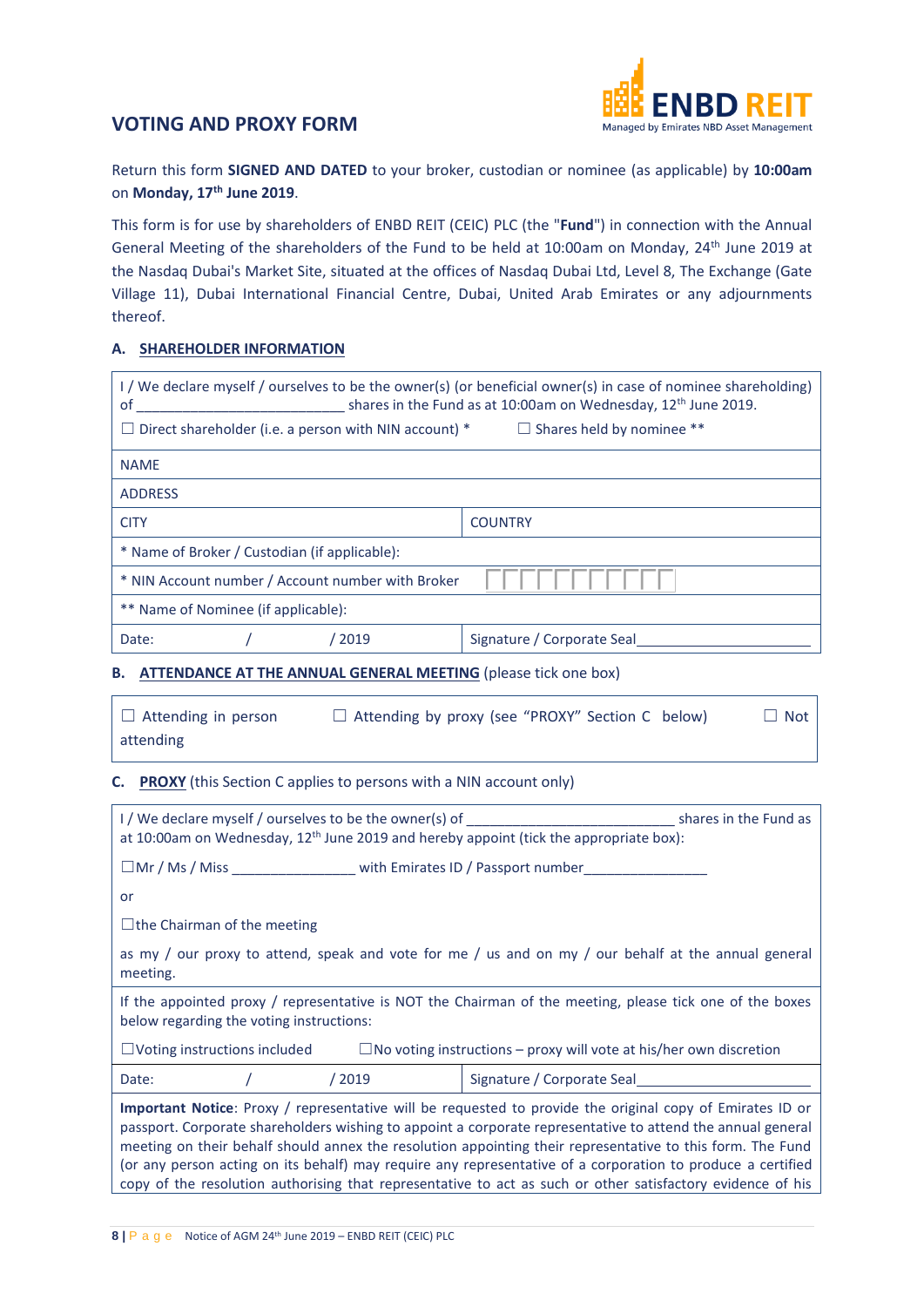

authority before permitting him to exercise his powers.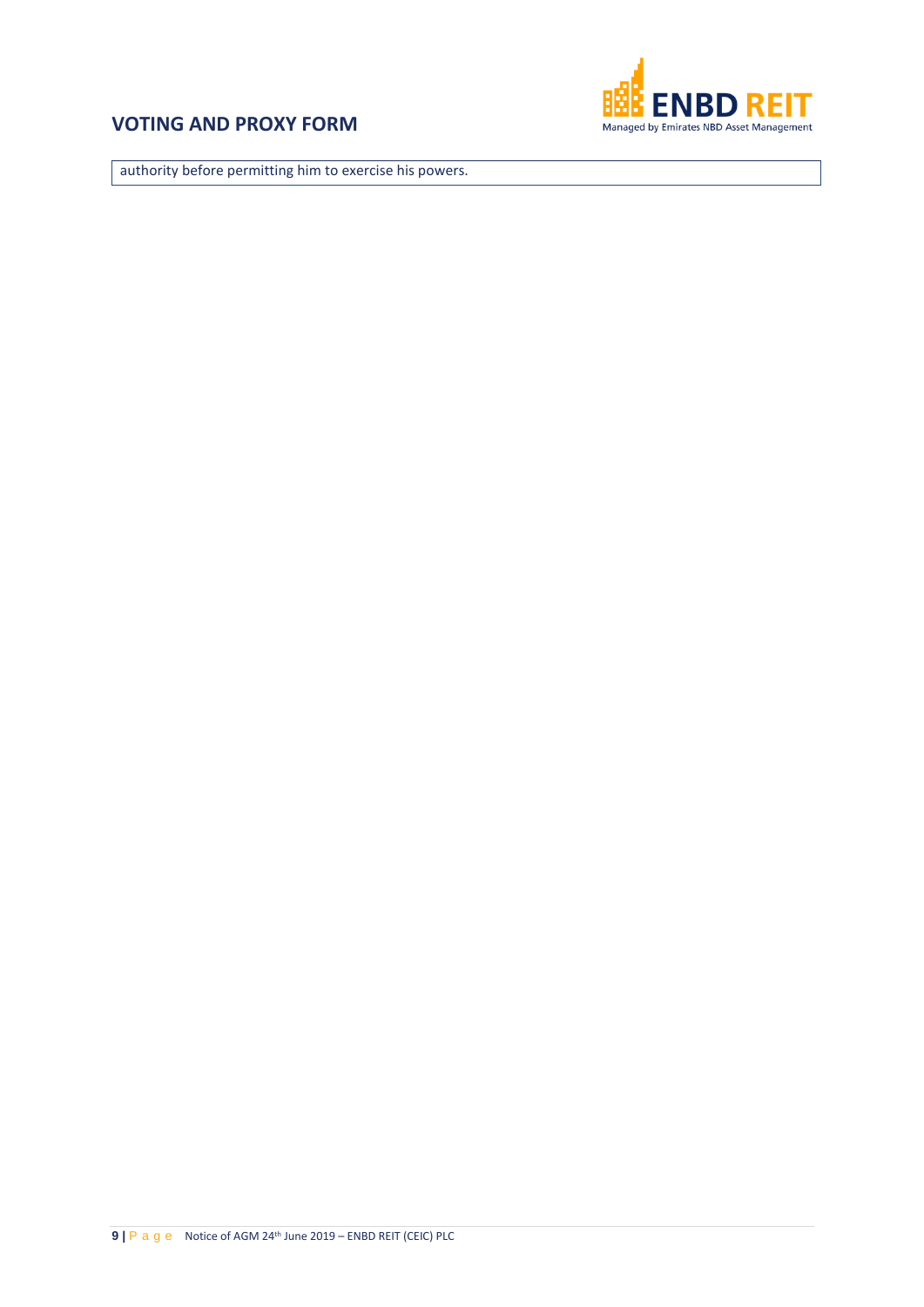

**D. VOTING INSTRUCTIONS** (Please tick one of the below boxes for the voting instructions):

 $\Box$  I / We direct that the vote(s) shall be cast by my / our proxy on the resolution as indicated below.

□ I / We direct that I / we will not be attending the Annual General Meeting and I / we hereby submit the votes to the proposed resolutions.

| <b>RESOLUTION 1 - SPECIAL</b>                                                                                                                                                                                                                                                                                                                                                                                                                                                                                                                                                                                      |               |                |                                                                                                                                                                                                                     |  |  |
|--------------------------------------------------------------------------------------------------------------------------------------------------------------------------------------------------------------------------------------------------------------------------------------------------------------------------------------------------------------------------------------------------------------------------------------------------------------------------------------------------------------------------------------------------------------------------------------------------------------------|---------------|----------------|---------------------------------------------------------------------------------------------------------------------------------------------------------------------------------------------------------------------|--|--|
| substitution for and to the exclusion of all existing articles of association of the Fund.                                                                                                                                                                                                                                                                                                                                                                                                                                                                                                                         |               |                | To amend the articles of association of the Fund produced to the meeting and initialed by the chairman<br>of the meeting for the purpose of identification be adopted as the articles of association of the Fund in |  |  |
|                                                                                                                                                                                                                                                                                                                                                                                                                                                                                                                                                                                                                    | $\square$ For | $\Box$ Against | $\Box$ Abstain                                                                                                                                                                                                      |  |  |
| <b>RESOLUTION 2 - SPECIAL</b>                                                                                                                                                                                                                                                                                                                                                                                                                                                                                                                                                                                      |               |                |                                                                                                                                                                                                                     |  |  |
|                                                                                                                                                                                                                                                                                                                                                                                                                                                                                                                                                                                                                    |               |                | To authorise the appointment of Khalid Abdulkareem Ismaeil Ali Alfaheem as directorof the Fund.                                                                                                                     |  |  |
|                                                                                                                                                                                                                                                                                                                                                                                                                                                                                                                                                                                                                    | $\square$ For | $\Box$ Against | $\Box$ Abstain                                                                                                                                                                                                      |  |  |
| <b>RESOLUTION 3 - SPECIAL</b>                                                                                                                                                                                                                                                                                                                                                                                                                                                                                                                                                                                      |               |                |                                                                                                                                                                                                                     |  |  |
| To authorise the appointment of Ali Rashid Humaid Almazroei as director of the Fund.                                                                                                                                                                                                                                                                                                                                                                                                                                                                                                                               |               |                |                                                                                                                                                                                                                     |  |  |
|                                                                                                                                                                                                                                                                                                                                                                                                                                                                                                                                                                                                                    | $\square$ For | $\Box$ Against | $\Box$ Abstain                                                                                                                                                                                                      |  |  |
| <b>RESOLUTION 1 - ORDINARY</b>                                                                                                                                                                                                                                                                                                                                                                                                                                                                                                                                                                                     |               |                |                                                                                                                                                                                                                     |  |  |
| March 2019 and the reports of the directors and the auditors thereon.                                                                                                                                                                                                                                                                                                                                                                                                                                                                                                                                              |               |                | To receive and approve the audited financial statements of the Fund for the financial year ending $31st$                                                                                                            |  |  |
|                                                                                                                                                                                                                                                                                                                                                                                                                                                                                                                                                                                                                    | $\square$ For | $\Box$ Against | $\Box$ Abstain                                                                                                                                                                                                      |  |  |
| <b>RESOLUTION 2 - ORDINARY</b>                                                                                                                                                                                                                                                                                                                                                                                                                                                                                                                                                                                     |               |                |                                                                                                                                                                                                                     |  |  |
| To declare a dividend of USD 0.0215 per share to be paid on 15 <sup>th</sup> July 2019 to the holders of shares on the<br>register of members at the close of business on 1 <sup>st</sup> July 2019, with the record date being 3 <sup>rd</sup> July 2019,<br>bringing the final dividend payable to shareholders for the financial year ended 31 <sup>st</sup> March 2019 to USD<br>5,399,754 and the total dividend (including the interim dividend) paid to shareholders in relation to the<br>full financial year ended 31 <sup>st</sup> March 2019 to USD 12,268,590.                                         |               |                |                                                                                                                                                                                                                     |  |  |
|                                                                                                                                                                                                                                                                                                                                                                                                                                                                                                                                                                                                                    | $\square$ For | $\Box$ Against | $\Box$ Abstain                                                                                                                                                                                                      |  |  |
| <b>RESOLUTION 3 - ORDINARY</b>                                                                                                                                                                                                                                                                                                                                                                                                                                                                                                                                                                                     |               |                |                                                                                                                                                                                                                     |  |  |
| To authorise the Fund, and Emirates NBD Asset Management Limited (the "Fund Manager") on behalf of<br>the Fund, pursuant to the Dubai Financial Service Authority's ("DFSA") Collective Investment Rules ("CIR")<br>Rules 8.3.2 and 13.4.11A to enter into Related Party Transactions (as defined in CIR) without obtaining<br>specific approval from the shareholders of the Fund for each such transaction from the date of this<br>Ordinary Resolution until the next annual general meeting of the Fund.<br>$\square$ For<br>$\Box$ Against<br>$\Box$ Abstain                                                  |               |                |                                                                                                                                                                                                                     |  |  |
| <b>RESOLUTION 4 - ORDINARY</b>                                                                                                                                                                                                                                                                                                                                                                                                                                                                                                                                                                                     |               |                |                                                                                                                                                                                                                     |  |  |
| To generally and unconditionally authorise the Fund to make one or more market purchases of its<br>ordinary shares on such terms and in such manner as the directors of the Fund or the Fund Manager may<br>from time to time determine, provided that:<br>4.1 the number of ordinary shares which may be purchased in any given period and the price which may<br>be paid for such ordinary shares shall be in accordance with the Fund's articles of association, the<br>rules of the DFSA and Nasdaq Dubai and applicable law and any conditions or restrictions imposed by<br>the DFSA and applicable law; and |               |                |                                                                                                                                                                                                                     |  |  |
|                                                                                                                                                                                                                                                                                                                                                                                                                                                                                                                                                                                                                    |               |                |                                                                                                                                                                                                                     |  |  |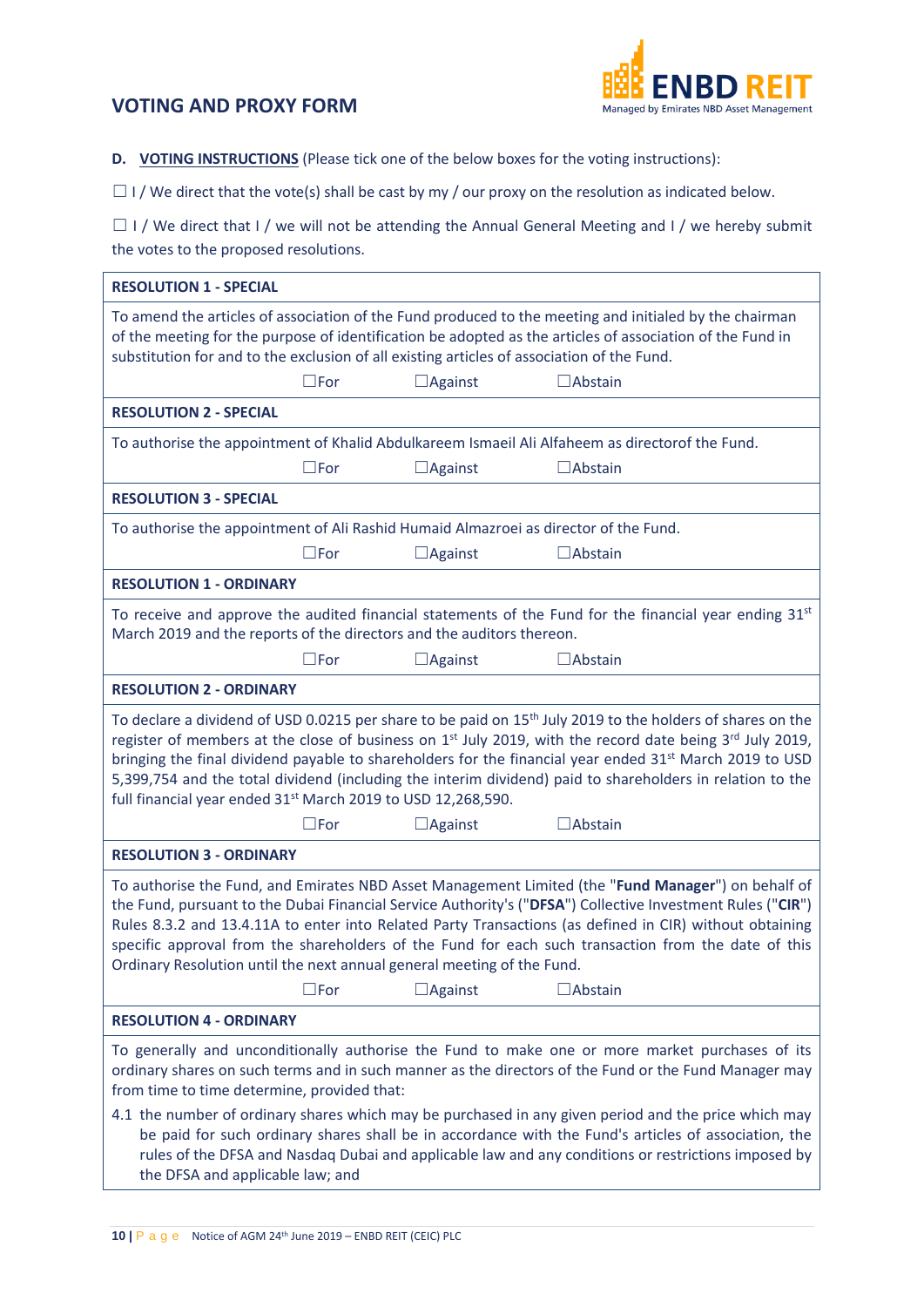

| 4.2 the authority conferred by this Ordinary Resolution shall, unless previously revoked, varied or<br>renewed, expire on the conclusion of the next annual general meeting of the Fund after the date of<br>the passing of this Ordinary Resolution save that the Fund may make a contract to purchase ordinary<br>shares under this authority before the expiry of this authority which will or may be executed wholly<br>or partly after the expiry of the authority and may make a purchase of ordinary shares in pursuance<br>of any such contract as if such authority has not expired. |                 |                |                   |  |  |
|-----------------------------------------------------------------------------------------------------------------------------------------------------------------------------------------------------------------------------------------------------------------------------------------------------------------------------------------------------------------------------------------------------------------------------------------------------------------------------------------------------------------------------------------------------------------------------------------------|-----------------|----------------|-------------------|--|--|
|                                                                                                                                                                                                                                                                                                                                                                                                                                                                                                                                                                                               | $\square$ For   | $\Box$ Against | $\Box$ Abstain    |  |  |
| <b>RESOLUTION 5 - ORDINARY</b>                                                                                                                                                                                                                                                                                                                                                                                                                                                                                                                                                                |                 |                |                   |  |  |
| To re-appoint Tariq Abdulqader Ibrahim Abdulqader Bin Hendi as director of the Fund.                                                                                                                                                                                                                                                                                                                                                                                                                                                                                                          |                 |                |                   |  |  |
|                                                                                                                                                                                                                                                                                                                                                                                                                                                                                                                                                                                               | $\boxtimes$ For | $\Box$ Against | $\Box$ Abstain    |  |  |
| <b>RESOLUTION 6 - ORDINARY</b>                                                                                                                                                                                                                                                                                                                                                                                                                                                                                                                                                                |                 |                |                   |  |  |
| To re-appoint Mark Edward John Creasey as director of the Fund.                                                                                                                                                                                                                                                                                                                                                                                                                                                                                                                               |                 |                |                   |  |  |
|                                                                                                                                                                                                                                                                                                                                                                                                                                                                                                                                                                                               | $\square$ For   | $\Box$ Against | $\exists$ Abstain |  |  |
| <b>RESOLUTION 7 - ORDINARY</b>                                                                                                                                                                                                                                                                                                                                                                                                                                                                                                                                                                |                 |                |                   |  |  |
| To re-appoint Khalid Abdulkareem Ismaeil Ali Faheem, Sophie Anita Llewellyn and Christopher Brian<br>Seymour as members of the Investment Committee of the Fund until the conclusion of the next annual<br>general meeting of the Fund.                                                                                                                                                                                                                                                                                                                                                       |                 |                |                   |  |  |
|                                                                                                                                                                                                                                                                                                                                                                                                                                                                                                                                                                                               | $\Box$ For      | $\Box$ Against | <b>JAbstain</b>   |  |  |
| <b>RESOLUTION 8 - ORDINARY</b>                                                                                                                                                                                                                                                                                                                                                                                                                                                                                                                                                                |                 |                |                   |  |  |
| To appoint Deloitte & Touche (M.E.) as the auditor of the Fund to hold office until the conclusion of the<br>next general meeting of the Fund and authorise the board of directors of the Fund (or a committee<br>thereof) to agree the remuneration of the auditors of the Fund.                                                                                                                                                                                                                                                                                                             |                 |                |                   |  |  |
|                                                                                                                                                                                                                                                                                                                                                                                                                                                                                                                                                                                               | $\square$ For   | $\Box$ Against | $\Box$ Abstain    |  |  |
| Important Notice: On receipt of this form duly signed and without any specific direction on a particular<br>matter, your proxy will vote or abstain at his / her discretion on the resolutions listed above and other<br>business transacted at the Annual General Meeting as he / she thinks fit.                                                                                                                                                                                                                                                                                            |                 |                |                   |  |  |
| <b>Signature</b>                                                                                                                                                                                                                                                                                                                                                                                                                                                                                                                                                                              |                 |                |                   |  |  |